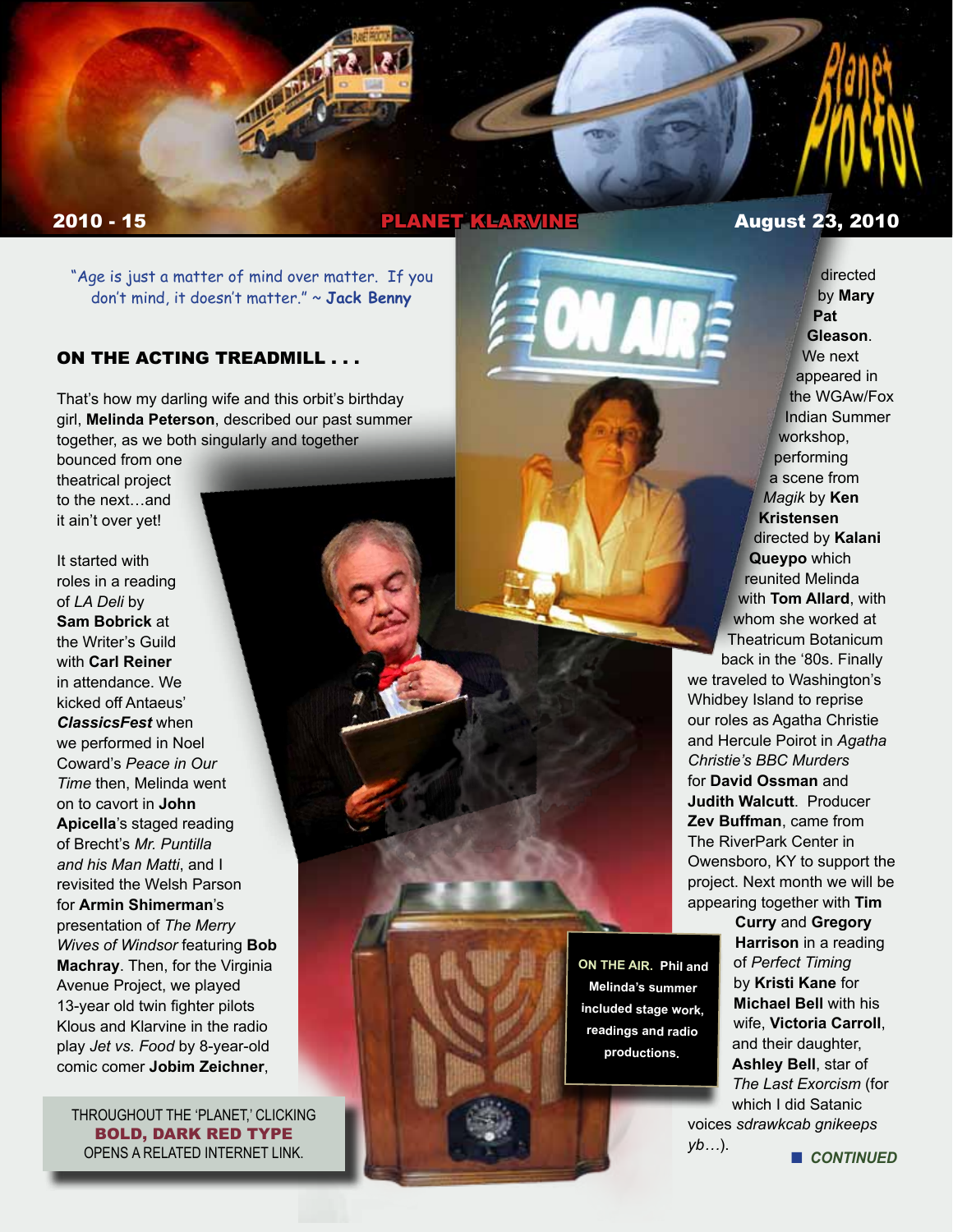"The good die young but not always. The wicked prevail but not consistently. I am confused by life, and I feel safe within the confines of the theatre."

~ **Helen Hayes**

### RAY RANTS!

"We have too many cellphones. We've got too many Internets. We have got to get rid of those machines. We have too many machines now… I was approached three times during the last year by Internet companies wanting to put my books on an electronic reading device; I said to Yahoo, 'Prick up your ears and go to hell.'"

So says legendary sci-fi author **Ray Bradbury**, who turned 90 years old on August 22. "[We] should go back to the moon," he adds, "we should never have left there. We should go to the moon and prepare a base to fire a rocket off to Mars and then go to Mars and colonize Mars. Then when we do that, we will live forever."

Ray's birthday will be celebrated here in LA with a cavalcade of film and TV screenings, tributes and special events – but **THIS MUSICAL TRIBUTE** takes the cake!

"I hold that man is in the right who is most closely in league with the future." ~ **Henrik Ibsen**

### WHAT A BUILD!

Plans to build a state-of-the-art library next to Sarah Palin "are causing outrage across mainstream America," posts **the Mashup**. "Campaigners have described the project as insensitive and a deliberate act of provocation by people with brains.

"The issue is forming a dividing line in advance of November's mid-term congressional elections with candidates being forced to declare whether they have ever been to a library or spoken to someone who has books in their home.

**SOMETHING WACKY THIS WAY GOES. At Norman Corwin's 100th Birthday Bash, the youthful Phil gets Ray Bradbury to sign an autograph and then uses the 90-year-old author's signature to charge off his bar tab.**

"Meanwhile President Obama has caused unease within his own Democratic party by endorsing the library… But Bill McKay, a leading member of the right-wing Teapot movement, said: 'Sarah Palin is a hallowed place for Americans who can't read…'

"He added: 'Our ounding fathers intended for every building in this country to be a church containing one book, written by Jesus, that would be read out in a strange voice by an orange man in a shiny suit who would also tell you who you were allowed to kill. Building a library next to Mrs. Palin is like Pearl Harbour. Or 9/11…'"

"A friend of mine just started his own business, making land mines that look like prayer mats. It's doing well. He says Prophets are going through the roof." ~ from **George Riddle**

### POEM BY AUTHOR FORGOTTEN

Just a line to say I'm living, that I'm not among the dead, Though I'm getting more forgetful and mixed up in the head. I got used to my arthritis, to my dentures I'm resigned, I can manage my bi-focals, but God, I miss my mind.

For sometimes I can't remember, when I stand at the foot of the stair,

- If I must go up for something, or have I just come down from there?
- And before the fridge so often, my poor mind is filled with doubt -

**n** CONTINUED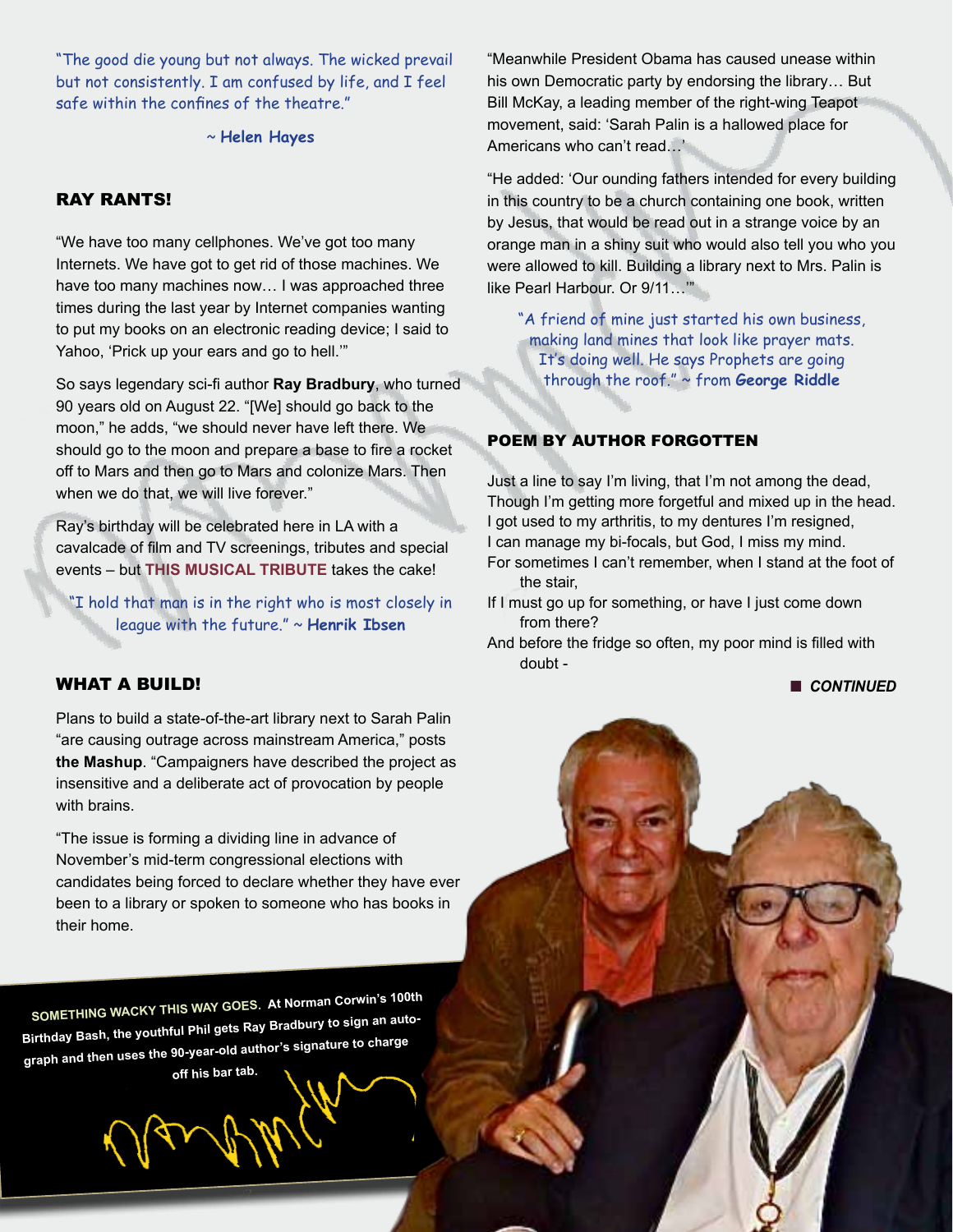Have I just put food away or have I come to take some out? And there are times when it is dark with my nightcap on my head,

I don't know if I'm retiring or just getting out of bed.

So, if it's my turn to write you, there's no need for getting sore,

I may think that I have written and don't want to be a bore.

So, remember that I love you and I wish that you were near, But now it's nearly mail time, so must say "Good Bye" my dear.

There I stand before the mailbox with a face so very red, Instead of mailing you this letter, I have opened it instead.

"Tonight I'm using my Muslim name - Hassin Bin Laid." ~ **Gilbert Gottfried**

## ~ Baghdad shop owner **Haitham Farhan** YOU KNOW IT'S BAD WHEN

 $\blacksquare$  You bought a toaster oven and your free gift with purchase was a bank.

■ Angelina Jolie adopts a child from America.

**E** Beverly Hills parents fired their nannies and learned their children's names.

■ Your cousin had an exorcism but couldn't afford it, so they re-possessed her.

 $\blacksquare$  A truckload of Americans was caught sneaking into Mexico.

 $\blacksquare$  Motel 6 won't leave the light on anymore.

### \$UPPLY \$IDE ECONOMIC\$

"To understand modern Republican thinking... we need to go back to perhaps the most politically brilliant (albeit economically unconvincing) idea in the history of fiscal policy: supply-side economics," comments Martin Wolf in the *Financial Times*.

"Supply-side economics liberate conservatives from any need to insist on fiscal rectitude and balanced budgets [saying] that one could cut taxes and balance budgets, because incentive effects could generate new activity and so higher revenue.

"The political genius of this idea is evident... It allowed conservatives to ignore deficits and gave



**MONKEY BUSINESS. Proctor and Bergman cranking out a living in the early daze...**

an economic justification for lowering taxes on politically important supporters. In this way, the Republicans were transformed from a balanced-budget party to a tax-cutting party."

 "Democracy didn't bring us anything. Democracy brought us a can of Coke and a beer."

 $\blacksquare$  A picture is now only worth only

200 words.

■ They renamed Wall Street "Wal-Mart Street."

 $\blacksquare$  When Bill and Hillary travel together, they have to share a room.

**n** The Treasure Island casino in Las Vegas is now managed by Somali pirates.

(This piece got me so depressed, I called the Suicide Hotline and got a call center in Pakistan. They got all excited and ask if I could drive a truck…)

Neil Young is the "Balloon Technician" on the film "The Kids Are All Right" ~ **Phil's Phunny Phacts**

## SLICK TRICKS

*The New York Observer*'s **Mark Green** wrote about

"Fox's Six Tricks." Here are some excerpts and a link for those of you willing to think about this…

"I know this isn't exactly news," he said, "but... neither is Fox. If the FTC could theoretically apply deceptive advertising laws to television content, there would be an hourly disclaimer on Murdoch's network, Video ads brought to you by the RNC… Here's a brief guide to the six parlor tricks that Fox News incessantly uses to mislead the credulous." <sup>n</sup> *CONTINUED*

# LOS ANGELES, CALIF.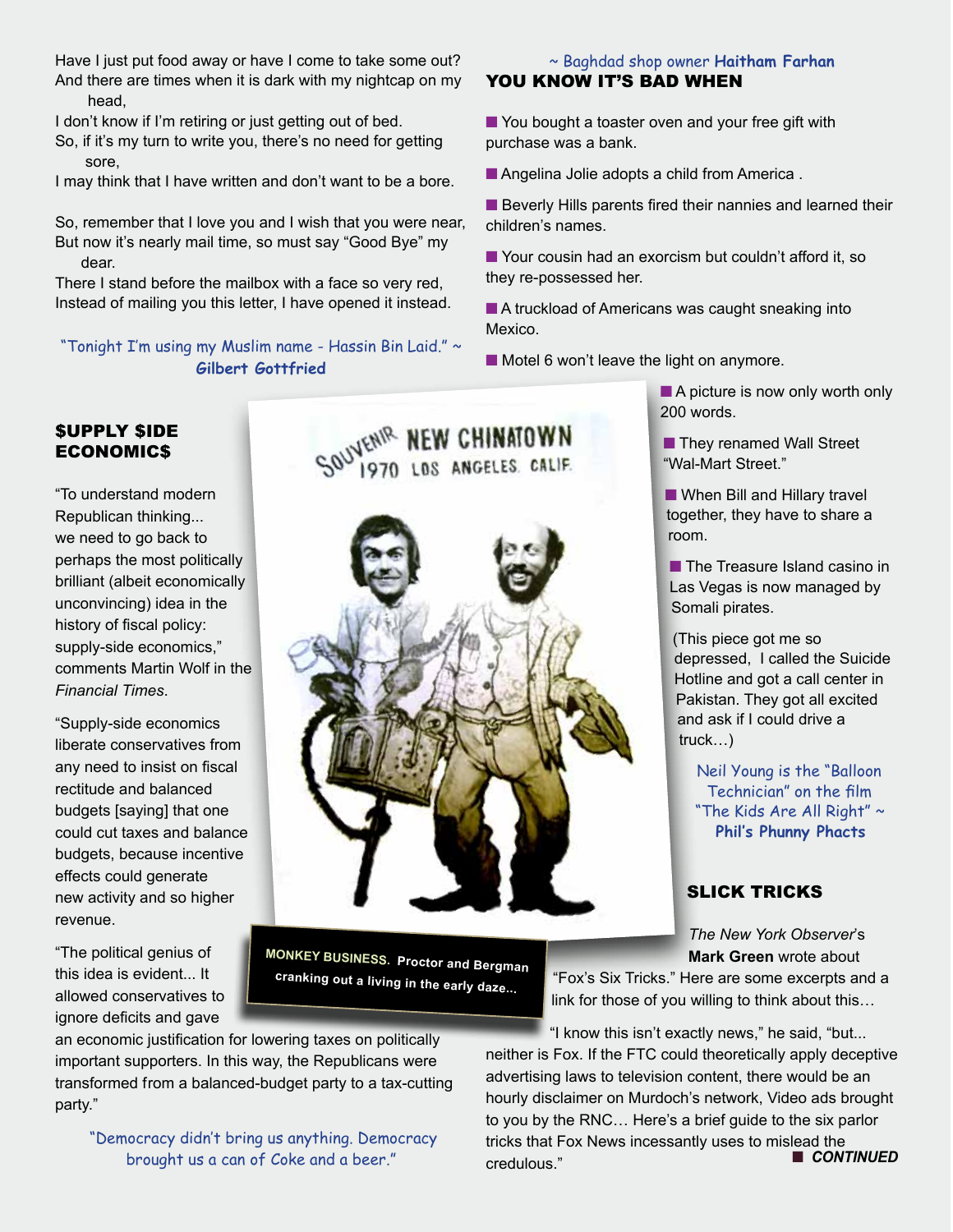1) **Rhetorical Questions**. "Is the NAACP racist?" asked Bill O'Reilly last month, leading some viewers to an obvious – though false – answer.

2) **Creating reality by repeated slogans**. Fox's anchors and hosts reiterate certain loaded phrases to see if they'll catch on and reframe the political conversation. Sometimes they do, like "death taxes," "death panels" and "climategate." Only problem is that none of them existed.

3) **Conclusory lies delivered with certainty**. To rational minds, facts lead to conclusions – at Fox News, conclusions

lead to 'facts.' The key is that they are said so quickly and confidentially – think of Limbaugh's theatrical and deep-throated delivery – that they sound self-evident.

4) **Highlight out-of-context aberrations and ignore all contrary data**. Did you know that Ted Williams always struck out? I can prove it with a tape only showing his whiffs, not those hits producing a lifetime .344 batting average.

5) **McCarthyism and Causation**. Liberals are evil because...in 1969 the Weathermen issued a manifesto suggesting revolution in America, said Glenn Beck on two shows last week. Without serious explanation, this 40-yearold report was somehow linked to Obama and his appointees.

6) **When in doubt, race-bait**. This is not to accuse Fox of racism, which is a losing line of argument since, in America today, it appears to be worse to call someone a racist than to be one. And it turns on motive, which no one other than the speaker can really know..."

"When it comes to being fair and balanced," he concluded, "Fox 'News' reminds me of a spokesman of the magician's trade association who, explaining the popularity of his members, said 'some people want a fraud they can really believe in.'"

#### **READ ON**

"The most exciting phrase to hear in science, the one that heralds new discoveries, is not Eureka! (I found it!) but rather, "hmm.... that's funny...." ~ **Isaac Asimov**

### LONG LIVE THE KING

The great **Kip King**, our comic colleague for decades and once the appointed heir to **Jerry Lewis**, finally shuffled off his mortal coil after months of ill health, and will be sorely missed.

His wife, **Vilma,** and his talented son, SNL's **Chris Kattan**, cared lovingly for him through many hard months and they and their antic friends at the Groundlings, where Kip was a longtime comic contributor, threw a rockin', heart-felt tribute for him and his most memorable characters such as Rabbi Shecky Stein – pronounced *Shtoyn* – highlights of which

> will we hope will soon be posted online. We'll miss you, Kip, but you left us laughing…

> > "When I leave this plane of expression, I want to be all used up." ~ **George Bernard Shaw**

### SHOW US THE WAY

A little boy waiting for his mother to come out of the grocery store was approached by a nice-looking man who asked, "Son, can you tell me where the Post Office is?"

The little boy replied, "Sure! Just go straight down this street a couple blocks and turn to your right."

The gentleman thanked the boy kindly and said, "I'm the new pastor in town and if you come to church this Sunday, I'll show you how to get to Heaven."

"Aw, come on," the tyke replied with a chuckle. "You don't even know the way to the Post Office."

"I'm against religion because it teaches us to be satisfied with not understanding the world." ~ **Richard Dawkins**



**Parting shots of the great Kip King: pensively with Jerry Lewis (above); proudly with son Chris Kattan (below).**